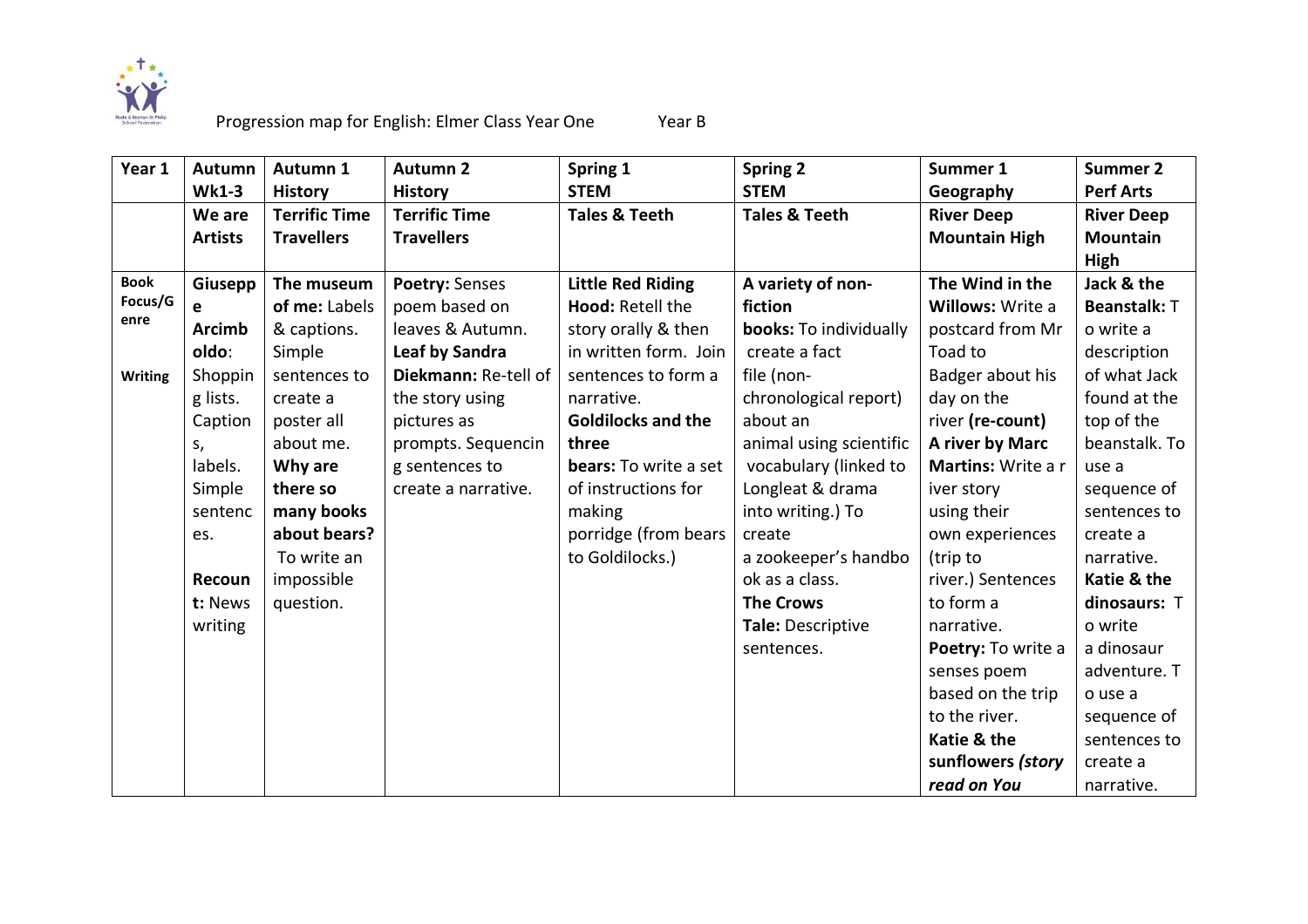

|        |          |                     |                       |                      |                         | tube.): To write a    |              |
|--------|----------|---------------------|-----------------------|----------------------|-------------------------|-----------------------|--------------|
|        |          |                     |                       |                      |                         | riddle about a        | Recount:     |
|        |          |                     |                       |                      |                         | sunflower using       | Related to   |
|        |          |                     |                       |                      |                         | descriptive           | trip or      |
|        |          |                     |                       |                      |                         | sentences.            | performance. |
|        |          |                     |                       |                      |                         | Camille & the         |              |
|        |          |                     |                       |                      |                         | sunflowers: To        |              |
|        |          |                     |                       |                      |                         | write a set of        |              |
|        |          |                     |                       |                      |                         | instructions of       |              |
|        |          |                     |                       |                      |                         | how to plant a        |              |
|        |          |                     |                       |                      |                         | sunflower.            |              |
| Readin | Blend    | <b>Blend sounds</b> | Blend sounds in       | Blend sounds in      | Blend sounds in         | Blend sounds in       |              |
| g      | sounds   | in unfamiliar       | unfamiliar words      | unfamiliar words     | unfamiliar words        | unfamiliar words      |              |
|        | in       | words               |                       |                      | Divide words into       |                       |              |
|        | unfamili |                     | Read phonically       | Divide words into    | syllables, for example, | Divide words into     |              |
|        | ar       | Say what            | decodable texts with  | syllables, for       | pocket, rabbit, carrot, | syllables, for        |              |
|        | words    | they like or        | confidence            | example, pocket,     | thunder, sunset         | example, pocket,      |              |
|        |          | dislike about       |                       | rabbit, carrot,      | Read compound           | rabbit, carrot,       |              |
|        | Say      | a text              | Read words of more    | thunder, sunset      | words, for example,     | thunder, sunset       |              |
|        | what     |                     | than one syllable     |                      | football,               |                       |              |
|        | they     | Link what           | that contain taught   | Read phonically      |                         | Read compound         |              |
|        | like or  | they read or        | GPCs (grapheme,       | decodable texts with | Read words with         | words, for            |              |
|        | dislike  | hear read to        | phoneme               | confidence           | contractions, e.g. I'm, | example, football     |              |
|        | about a  | their own           | correspondence)       |                      | I'll, we'll, and        |                       |              |
|        | text     | experiences         |                       | Read words of more   | understand that the     | Read words with       |              |
|        |          |                     | Say what they like or | than one syllable    | apostrophe              | contractions, e.g.    |              |
|        | Link     |                     | dislike about a text  | that contain taught  | represents the          | I'm, I'll, we'll, and |              |
|        | what     |                     |                       | GPCs (grapheme,      | omitted letter(s)       | understand that       |              |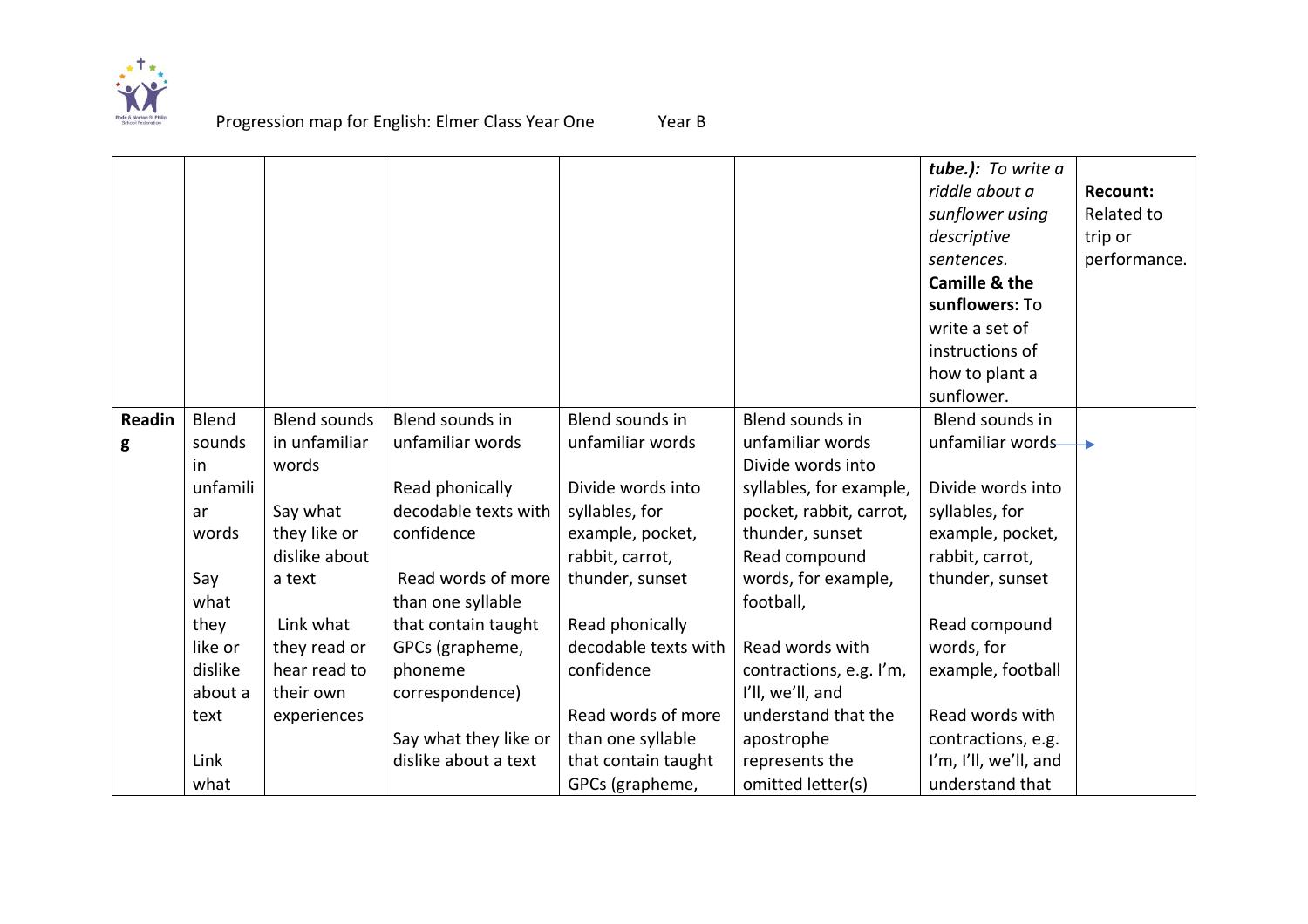

| they    | Link what they read   | phoneme             |                         | the apostrophe     |
|---------|-----------------------|---------------------|-------------------------|--------------------|
| read or | or hear read to their | correspondence)     | Read phonically         | represents the     |
| hear    | own experiences       |                     | decodable texts with    | omitted letter(s)  |
| read to |                       |                     | confidence              |                    |
|         |                       | Retell key stories  |                         |                    |
| their   | Retell key stories    | orally using        |                         | Read phonically    |
| own     | orally using          | narrative language  | Read words              | decodable texts    |
| experie | narrative language    |                     | containing 's, es, ing, | with confidence    |
| nces    |                       | Understand and      | ed, er, est' endings •  |                    |
|         | Understand and        | talk about the main | Read words which        | Read words         |
|         | talk about the main   | characteristics     | have the prefix-un      | containing 's, es, |
|         | characteristics       | within a known key  | added                   | ing, ed, er, est'  |
|         | within a known key    | story               |                         | endings • Read     |
|         | story                 |                     | Read words of more      | words which have   |
|         |                       | Learn some poems    | than one syllable that  | the prefix-un      |
|         |                       | and rhymes by heart | contain taught GPCs     | added              |
|         |                       |                     | (grapheme, phoneme      |                    |
|         |                       | Use prior           | correspondence)         | Read words of      |
|         |                       | knowledge, context  |                         | more than one      |
|         |                       | and vocabulary      | Retell key stories      | syllable that      |
|         |                       | provided to         | orally using narrative  | contain taught     |
|         |                       | understand texts    | language                | GPCs (grapheme,    |
|         |                       |                     |                         | phoneme            |
|         |                       | Make predictions    | Understand and talk     | correspondence     |
|         |                       | based on the events | about the main          |                    |
|         |                       | in the text         | characteristics within  | Retell key stories |
|         |                       |                     | a known key story       | orally using       |
|         |                       |                     |                         | narrative          |
|         |                       |                     |                         | language           |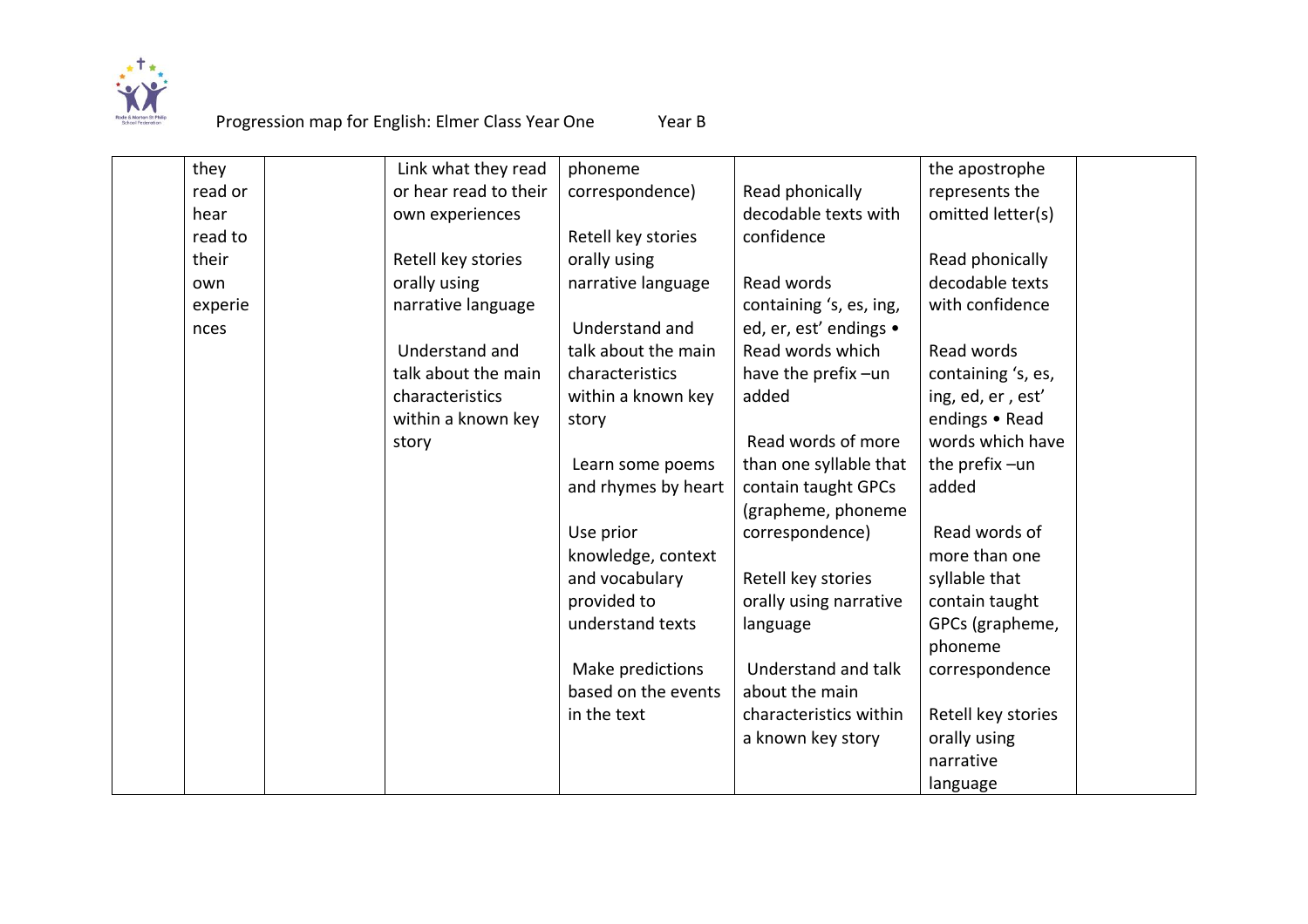

|  |  | Explain what they  | Use prior knowledge, |                   |
|--|--|--------------------|----------------------|-------------------|
|  |  | understand about a | context and          | Understand and    |
|  |  | text               | vocabulary provided  | talk about the    |
|  |  |                    | to understand texts  | main              |
|  |  |                    |                      | characteristics   |
|  |  |                    | Check that the text  | within a known    |
|  |  |                    | makes sense to them  | key story         |
|  |  |                    | as they read and     |                   |
|  |  |                    | correct miscues      | Use prior         |
|  |  |                    |                      | knowledge,        |
|  |  |                    | Make predictions     | context and       |
|  |  |                    | based on the events  | vocabulary        |
|  |  |                    | in the text          | provided to       |
|  |  |                    |                      | understand texts  |
|  |  |                    | Explain what they    |                   |
|  |  |                    | understand about a   | Check that the    |
|  |  |                    | text                 | text makes sense  |
|  |  |                    |                      |                   |
|  |  |                    |                      | to them as they   |
|  |  |                    |                      | read and correct  |
|  |  |                    |                      | miscues           |
|  |  |                    |                      |                   |
|  |  |                    |                      | Begin to draw     |
|  |  |                    |                      | inferences from   |
|  |  |                    |                      | the text and/or   |
|  |  |                    |                      | the illustrations |
|  |  |                    |                      |                   |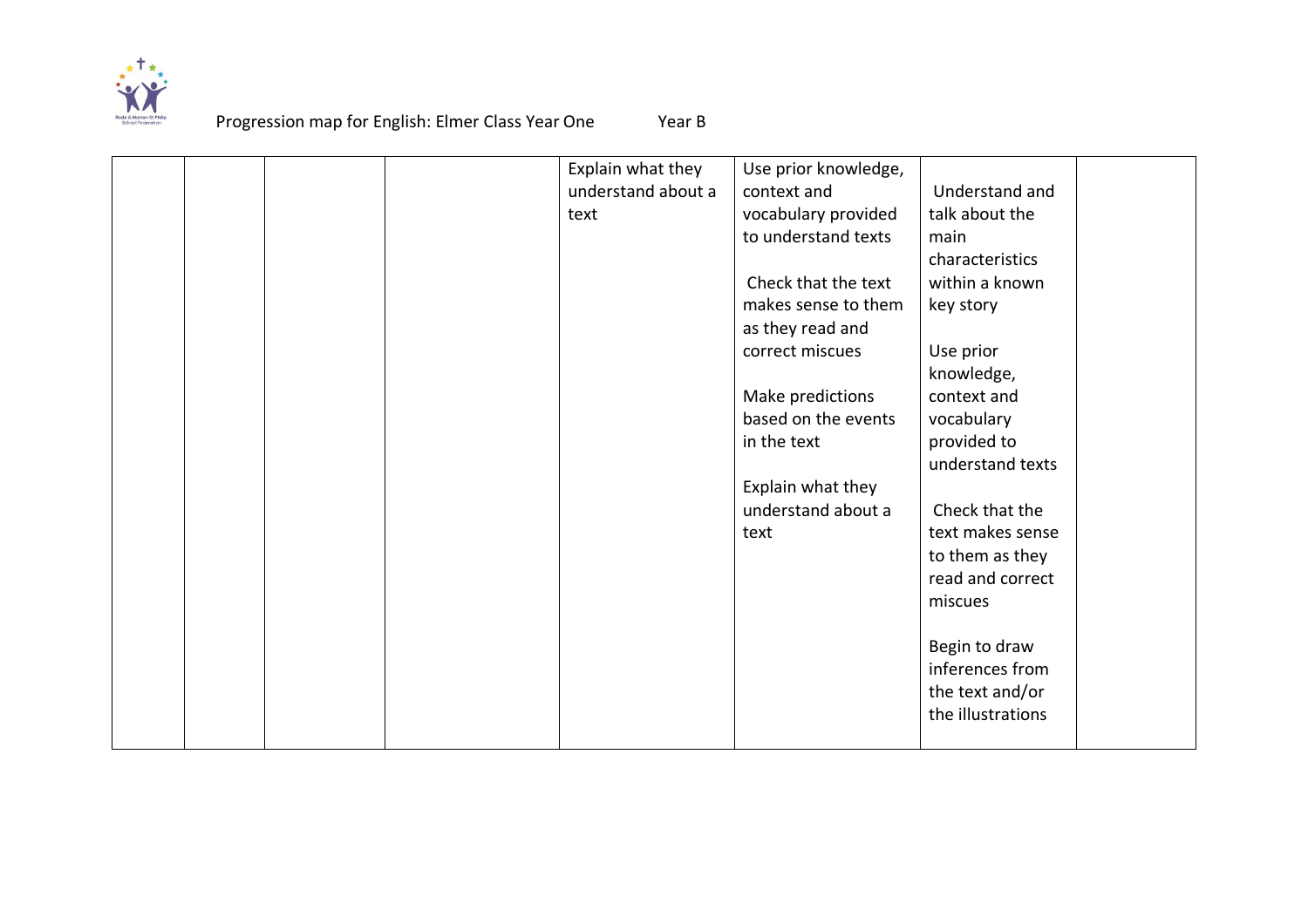

|               |                     |                             |                             |                             | Make predictions        |                        |
|---------------|---------------------|-----------------------------|-----------------------------|-----------------------------|-------------------------|------------------------|
|               |                     |                             |                             |                             | based on the            |                        |
|               |                     |                             |                             |                             | events in the text      |                        |
|               |                     |                             |                             |                             |                         |                        |
|               |                     |                             |                             |                             | Explain what they       |                        |
|               |                     |                             |                             |                             | understand about        |                        |
|               |                     |                             |                             |                             | a text                  |                        |
| <b>Phonic</b> | <b>Phonics: Pha</b> | Phonics: Phase 5 (Gr        | Phonics: Phase 5 (Gr        | <b>Phonics: Phase</b>       | <b>Phonics: Phase 5</b> | <b>Phonics: Pha</b>    |
| s             | se 4 (CVCC &        | aphemes for                 | aphemes for                 | 5 (Graphemes for            | (Recap)/6               | se 5/6                 |
| <b>SPAG</b>   | CCVC words,         | reading/spelling ay,        | reading/spelling ay,        | reading/spelling ay,        | Spelling: Commo         | Spelling: Co           |
|               | words with          | ou, ie, ea,                 | ou, ie, ea,                 | ou, ie, ea,                 | n Exception             | mmon                   |
|               | adjacent            | oy, ir, ue, aw, wh, ph, e   | oy, ir, ue, aw, wh, ph, e   | oy,ir,ue,aw,wh,ph,ew        | words, Days of          | Exception              |
|               | consonants,         | w,oe,au,a-e,e-e, i-         | w, oe, au, a-e, e-e, i-     | ,oe,au,a-e,e-e, i-e,o-      | the week,               | words, Days            |
|               | & 2 syllable        | e, o-e, u-e.                | e,o-e,u-e.                  | e,u-e. alternative          | <b>Plurals Suffix:</b>  | of the week,           |
|               | words.)             | alternative                 | alternative                 | pronunciations. 2 & 3       | ed, ing, er, est        | <b>Plurals Suffix:</b> |
|               | Spellings:          | pronunciations. 2 &         | pronunciations. 2 &         | syllable words.             | Prefix un               | ed, ing, er, est       |
|               | he, she, we,        | 3 syllable words.           | 3 syllable words.           | Spellings: oh, their,       | Punctuation: capi       |                        |
|               | me, be, was,        | Spellings: said, so,        | Spellings: said, so,        | people, Mr, Mrs,            | tal letters, full       | Prefix: un             |
|               | you, they,          | have, like, some,           | have, like, some,           | looked, called, asked       | stops, question         | <b>Punctuation:</b>    |
|               | all, are, my,       | come, were, there,          | come, were, there,          | <b>Common Exception</b>     | marks,                  | capital                |
|               | her                 | little, one, do,            | little, one, do,            | Words, Days of the          | exclamation             | letters, full          |
|               | Common              | when, what, out             | when, what, out             | week, Plurals, Suffix:      | mark. Capital           | stops,                 |
|               | Exception           | <b>Common Exception</b>     | <b>Common Exception</b>     | ed, ing, er, est            | letters for names       | question               |
|               | Words.              | Words,                      | Words, Days of the          | <b>Punctuation: capital</b> | & I.                    | marks,                 |
|               | <b>Punctuation:</b> | Plurals, Suffix:            | week, Plurals, Suffix:      | letters, full stops,        | Join clauses            | exclamation            |
|               | capital             | ed, ing, er, est            | ed, ing, er, est            | question                    | using and,              | mark. Capital          |
|               | letters, full       | <b>Punctuation: capital</b> | <b>Punctuation: capital</b> | marks. Capital letters      | because, so, but.       | letters for            |
|               | stops,              | letters, full stops,        | letters, full stops,        | for names & I.              |                         | names & I.             |